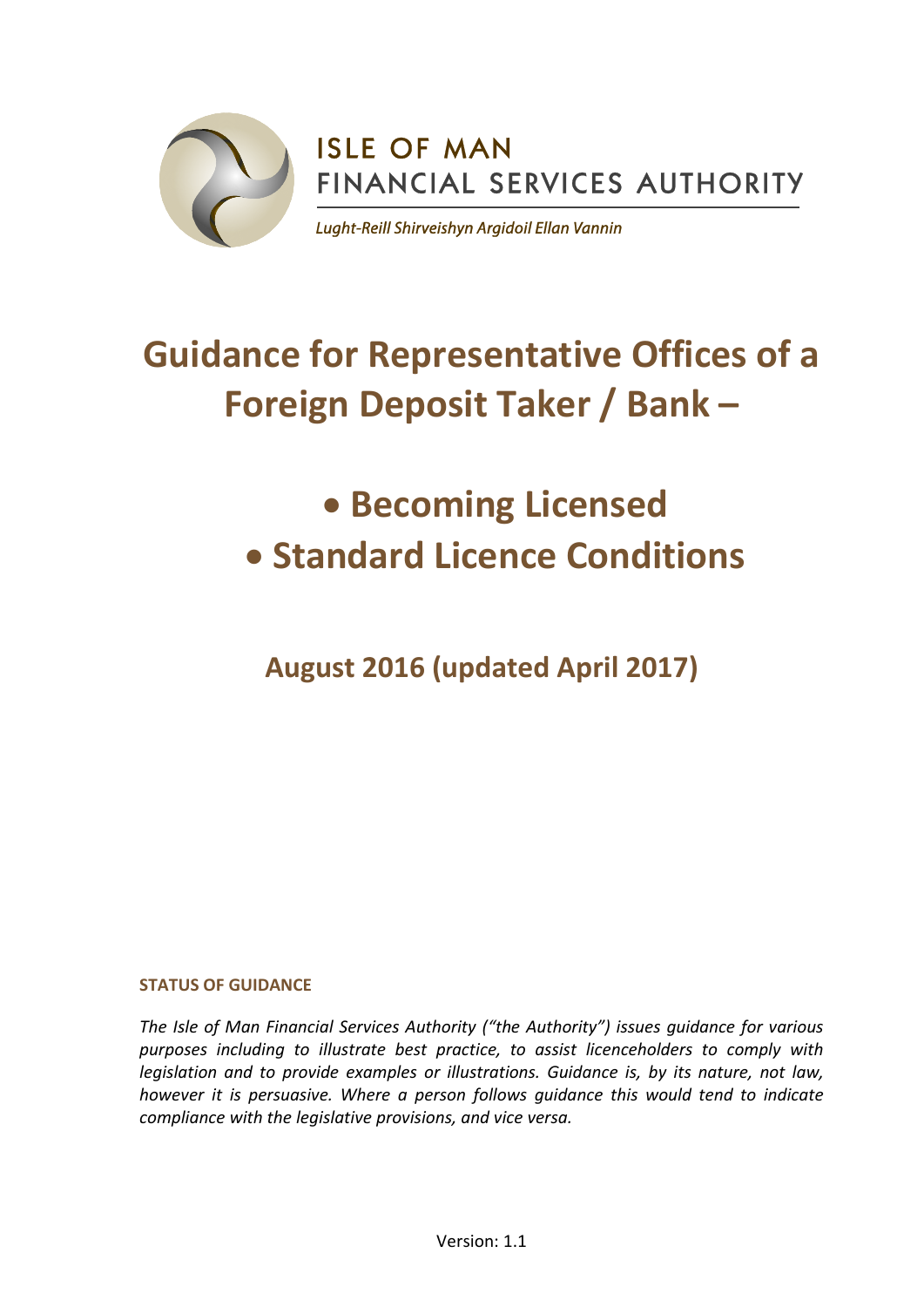## **Contents**

<span id="page-1-0"></span>

| 5. Fees for establishment and maintenance of a representative office 9 |  |
|------------------------------------------------------------------------|--|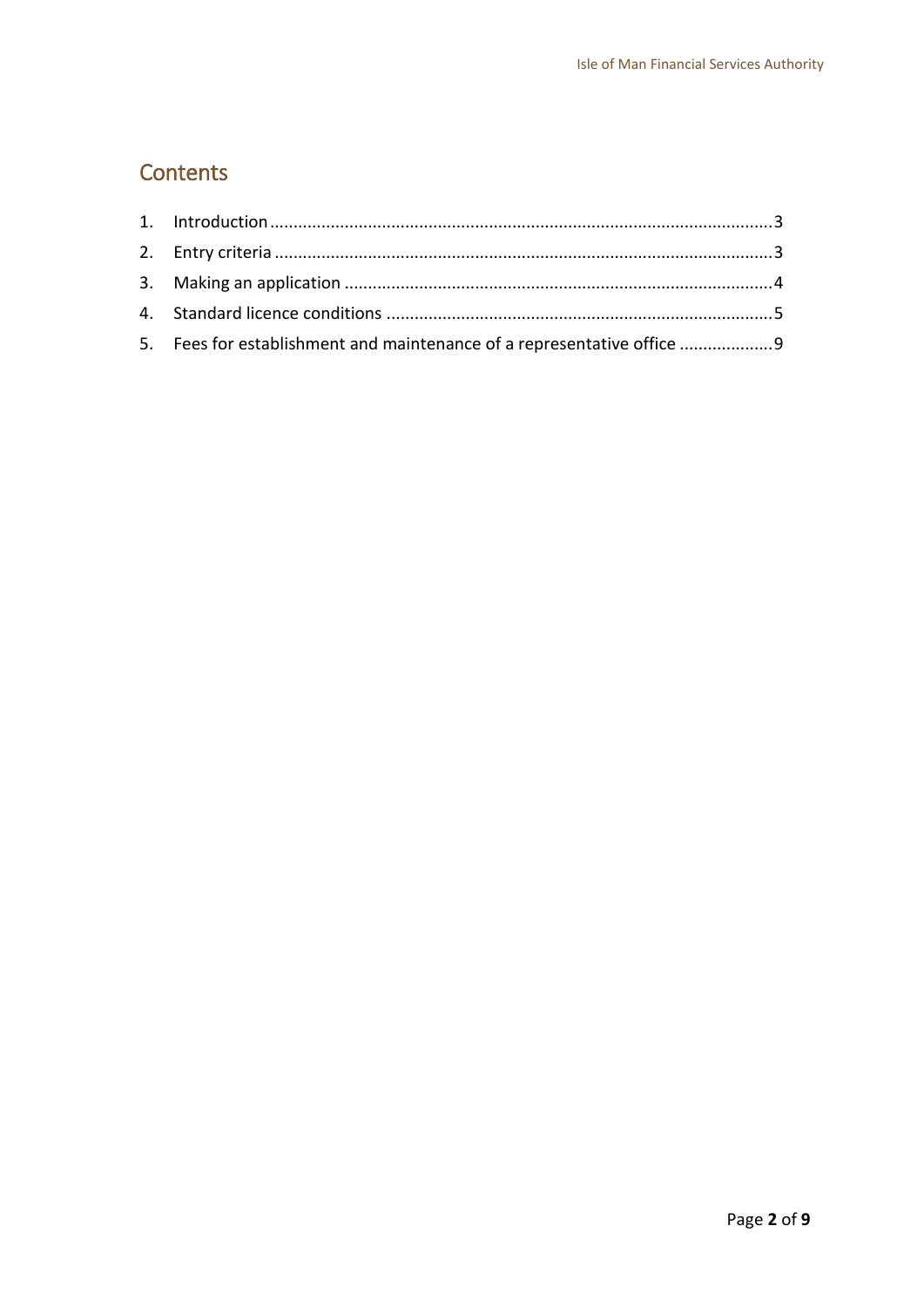## **1. Introduction**

- 1.1 Th[e Regulated Activities Order 2011](http://www.iomfsa.im/lib/docs/iomfsa/consultations/regulatedactivitiesorder2011.pdf) provides that the operation of a representative office of a foreign deposit taker / bank ('foreign bank') in the Isle of Man isregulated activity (Class 1(3). The effect of being a representative office means that the foreign bank's presence in the Isle of Man is restricted to marketing and business development only; the foreign bank must not undertake any transactions – whether deposit taking or other regulated activity. In order to accept deposits in or from the Isle of Man, a foreign bank would need to seek a Class 1(1) or Class 1(2) licence.
- 1.2 A foreign bank wishing to establish a representative office in the Isle of Man must obtain the appropriate licence under the [Financial Services Act 2008](http://www.gov.im/lib/docs/iomfsa/financialservicesact2008.pdf) – issued by the Isle of Man Financial Services Authority ('the Authority').
- 1.3 In order to establish a representative office in the Isle of Man a foreign bank is required to meet minimum entry criteria and comply with certain licence conditions, set by the Authority. Further information about the criteria and standard licence conditions is set out in *sections 2 and 4 below*. Licence conditions may be varied at any time. Failure to comply with the conditions may lead to regulatory sanctions being imposed by the Authority, for example, suspension or even revocation of the licence.
- 1.4 Foreign banks may also apply to establish locally incorporated banking subsidiaries in the Isle of Man, or apply to operate through branches. Information on the Authority's entry criteria for both of these models is provided in the Authority's '[Licensing Policy](http://www.gov.im/lib/docs/iomfsa/fsa08licensingpolicy.doc) for Regulated Activities under the Financial Services Act 2008'.

## <span id="page-2-0"></span>**2. Entry criteria**

- 2.1 An applicant wishing to establish a representative office in the Isle of Man will need to satisfy the Authority that it:
	- a) is recognised as a bank under the laws of its home jurisdiction;
	- b) is of good substance and repute;
	- c) is subject to adequate standards of prudential supervision in its home jurisdiction;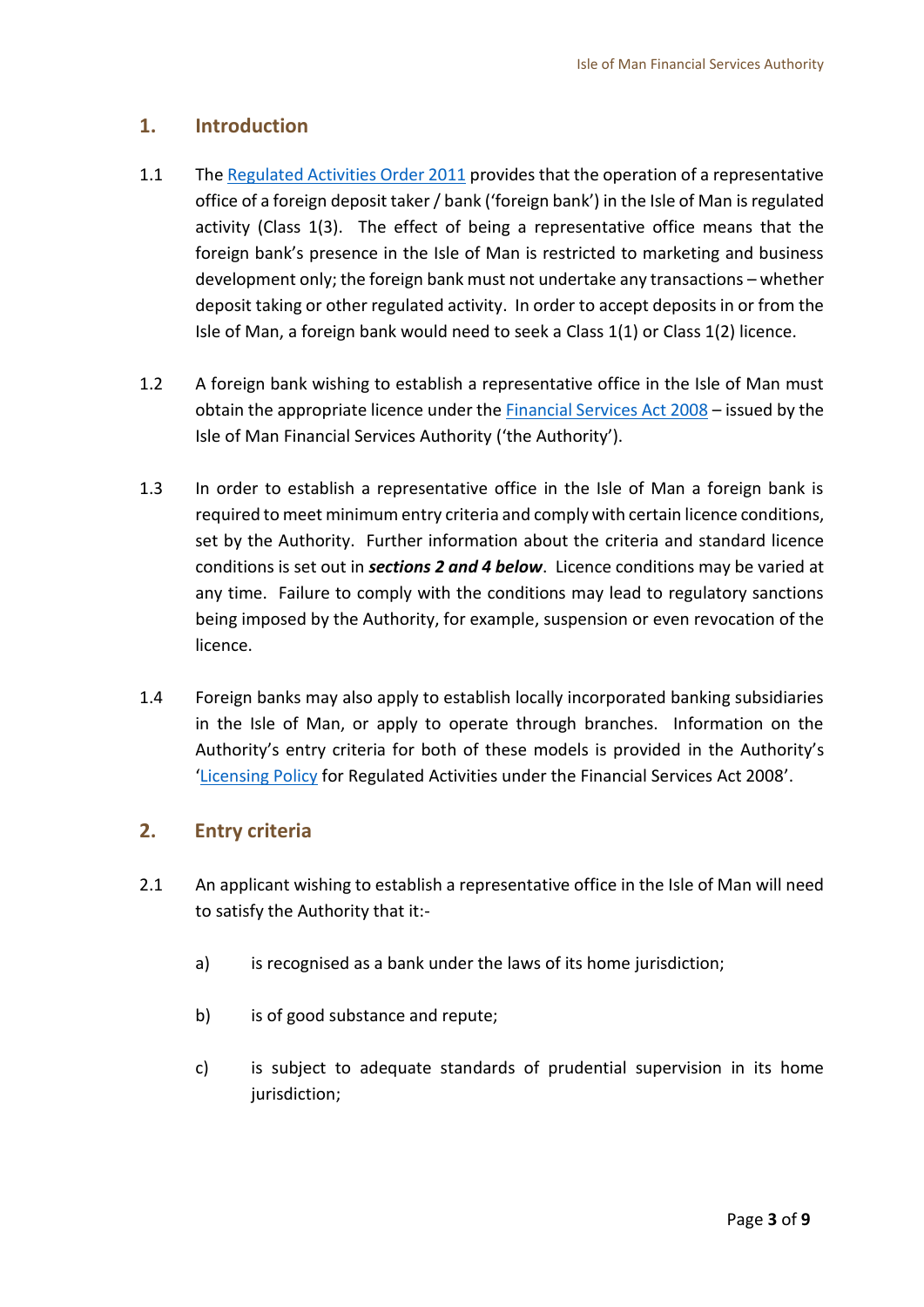- d) is from a jurisdiction which is considered to operate AML/CFT laws that are equivalent<sup>1</sup> to the those of the Isle of Man, and is regulated or supervised for AML/CFT purposes by an appropriate authority empowered (whether by law or by the rules of the body) to regulate or supervise such business for such purposes; and
- e) has received approval (or no objection as may be applicable) from its home jurisdiction supervisor to establish a representative office in the Isle of Man.

## <span id="page-3-0"></span>**3. Making an application**

 $\overline{a}$ 

- 3.1 In order to satisfy the Authority that it meets the criteria specified in section 2, an applicant should submit the following information (in English) to the Authority, in addition to completing the [Representative Office licence application form \(Word\)](http://www.iomfsa.im/lib/docs/iomfsa/LicenceAppForms/licenceapplicationformclass13.doc) / application Representative Office [licence application form \(pdf\)](http://www.iomfsa.im/lib/docs/iomfsa/LicenceAppForms/licenceapplicationformclass13.pdf) :
	- a) evidence of its status as a bank under the laws of its home jurisdiction (e.g. a copy of its banking licence or similar authority);
	- b) a copy of its most recent annual report (including audited financial statements) and any subsequent public financial statements;
	- c) names of directors and shareholder controllers (as defined under the Financial Services Act 2008) where these are not disclosed in the annual report (or have changed since the annual report);
	- d) a brief history of the applicant including details of its main activities;
	- e) a description of the proposed functions of the representative office and an indication of the number of personnel to be assigned to the office;
	- f) the name of the proposed 'Main Representative' and the address and contact numbers of the proposed registered place of business in the Isle of Man. (If the contact number is not known at the time of the application, it should be provided as soon as possible, if permission is granted by the Authority for the representative office to be established);

 $<sup>1</sup>$  For example those jurisdictions that are contained in "List C" issued and updated from time to time by the</sup> Department of Home Affairs, or other jurisdictions that are not on that list, but are not also on "List A" or "List B" (also maintained and published by the Department of Home Affairs). These lists are also contained in the Authority's [AML/CFT Handbook.](http://www.iomfsa.im/handbooks/guides/AML/amlcfthandbook.xml?menuid=25729)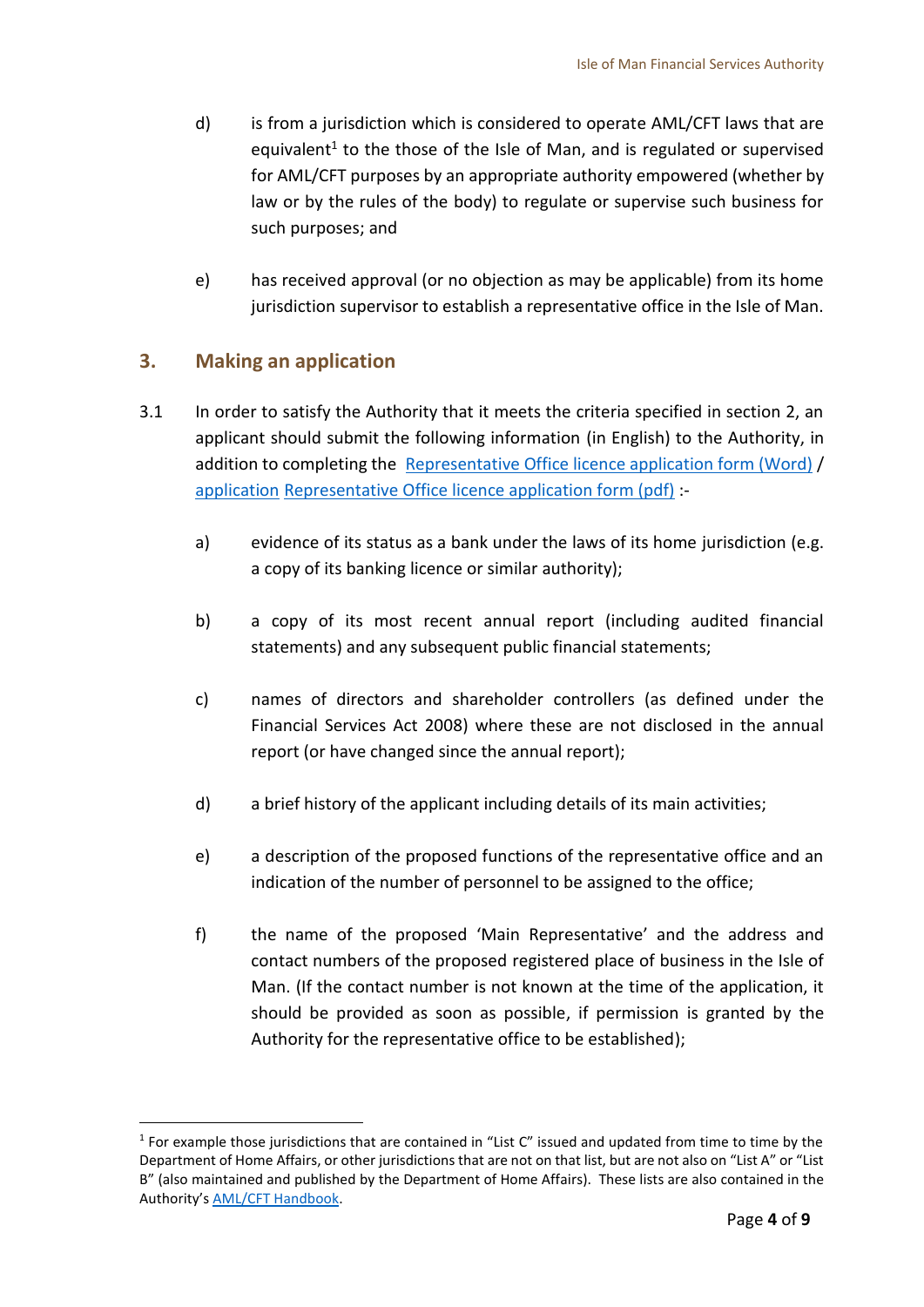- g) the name and position of the officer in the applicant's head office to whom the Main Representative will report, and an outline of how the operations of the representative office are to be monitored, to ensure that the licence conditions (*see section 4*) to maintain the office are observed;
- h) details of any equity interests held by the applicant (or its ultimate parent) in Isle of Man financial services businesses, and an outline of the nature of the business carried on by those businesses;
- i) written confirmation from its home jurisdiction supervisor that:
	- i) it does not object to the application;
	- ii) the applicant is of good repute and satisfies all prudential requirements; and
	- iii) the applicant's operations are supervised on a consolidated basis consistent with internationally agreed standards.
- j) information as to whether the applicant has ever had an application to establish a presence in another jurisdiction rejected or had an approval to conduct a representative office or banking operation in another jurisdiction suspended or revoked, and the reasons for that action; and
- k) written confirmation that the foreign bank has registered with the Department of Economic Development (Companies Registry) under the Foreign Companies Act 2014, (or that it will do so subject to the licence being approved by the Authority).
- 3.2 The Authority reserves the right to seek further information from applicants, and to contact other supervisory authorities about an applicant.

## <span id="page-4-0"></span>**4. Standard licence conditions**

4.1 The Financial Services Rule Book will not be applied to representative offices of foreign banks. Instead, the Authority will impose standard licence conditions. The following standard licence conditions will *normally* be set by the Authority:

## **A. Permitted activities**

(1) A licenceholder's business must be confined to the conduct of liaison and research activities.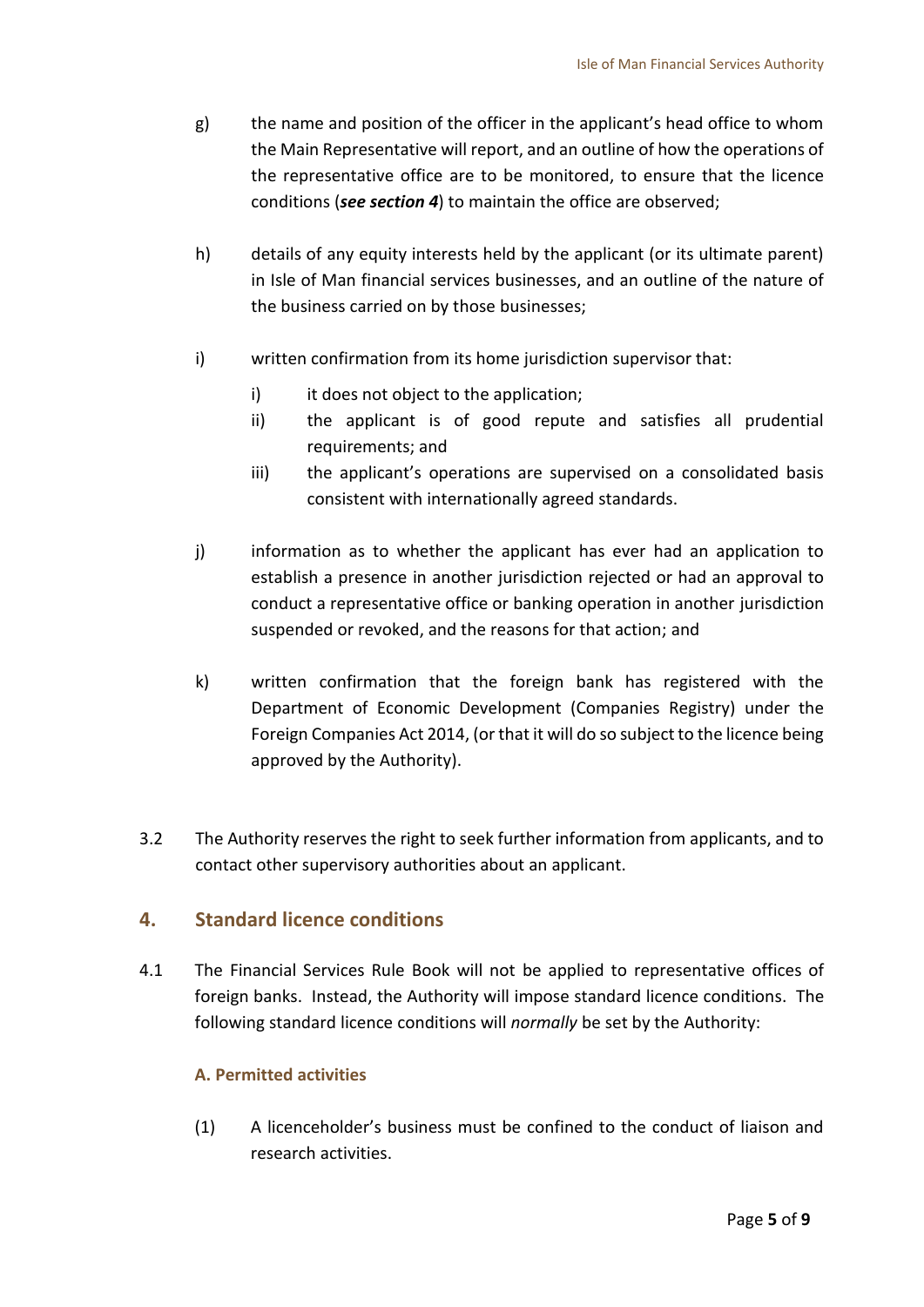*Guidance: examples of permissible activity include conducting research into the Isle of Man economy; liaising with Isle of Man customers of the bank; the provision of factual information relating to the bank's deposit and loan products and services upon request (excluding investment related products and services); undertaking credit assessments and reports on Isle of Man entities for the bank (for example).*

(2) A licenceholder's activities and registered place of businessin the Isle of Man must be separate from those of any other entity regulated by the Authority.

*Guidance: the representative office should be distinctly located from the office of any other entity regulated by the Authority, but this does not necessarily prohibit the following examples: rented office space, which is appropriately segregated, in a building that is also owned or rented by another entity regulated by the Authority (and that could be the registered office of that other entity); a segregated area within the offices of an existing financial services group of which the foreign bank is a part, as long as this is clearly separated.*

#### **B. Prohibition of deposit-taking and other transactions**

(1) A licenceholder must not undertake any deposit-taking or activity related to the administration of banking business.

*Guidance: examples of prohibited activities include: soliciting deposits; receiving deposits (including arranging for the deposit of monies into any account conducted with a licensed bank in the Isle of Man in the name of the representative office or the foreign bank, e.g. for remittance overseas); granting loans; drawing, accepting, endorsing or discounting bills of exchange; establishing letters of credit; dealing in or issuing securities; dealing in derivative products; buying or selling foreign exchange; complaints handling and / or dispute resolution in relation to any financial services business conducted in the Isle of Man; or executing any documentation for any of the above purposes.*

(2) A licenceholder must not undertake any financial transactions except those transactions that are necessary for and incidental to the maintenance of the office in the Isle of Man.

#### **C. Advertising and communication**

A licenceholder may only use its bank's name in conjunction with the description 'representative office' regulated activity.

*Guidance: for example this would apply to office signage, letterheads, emails, advertising, business cards and general communications.*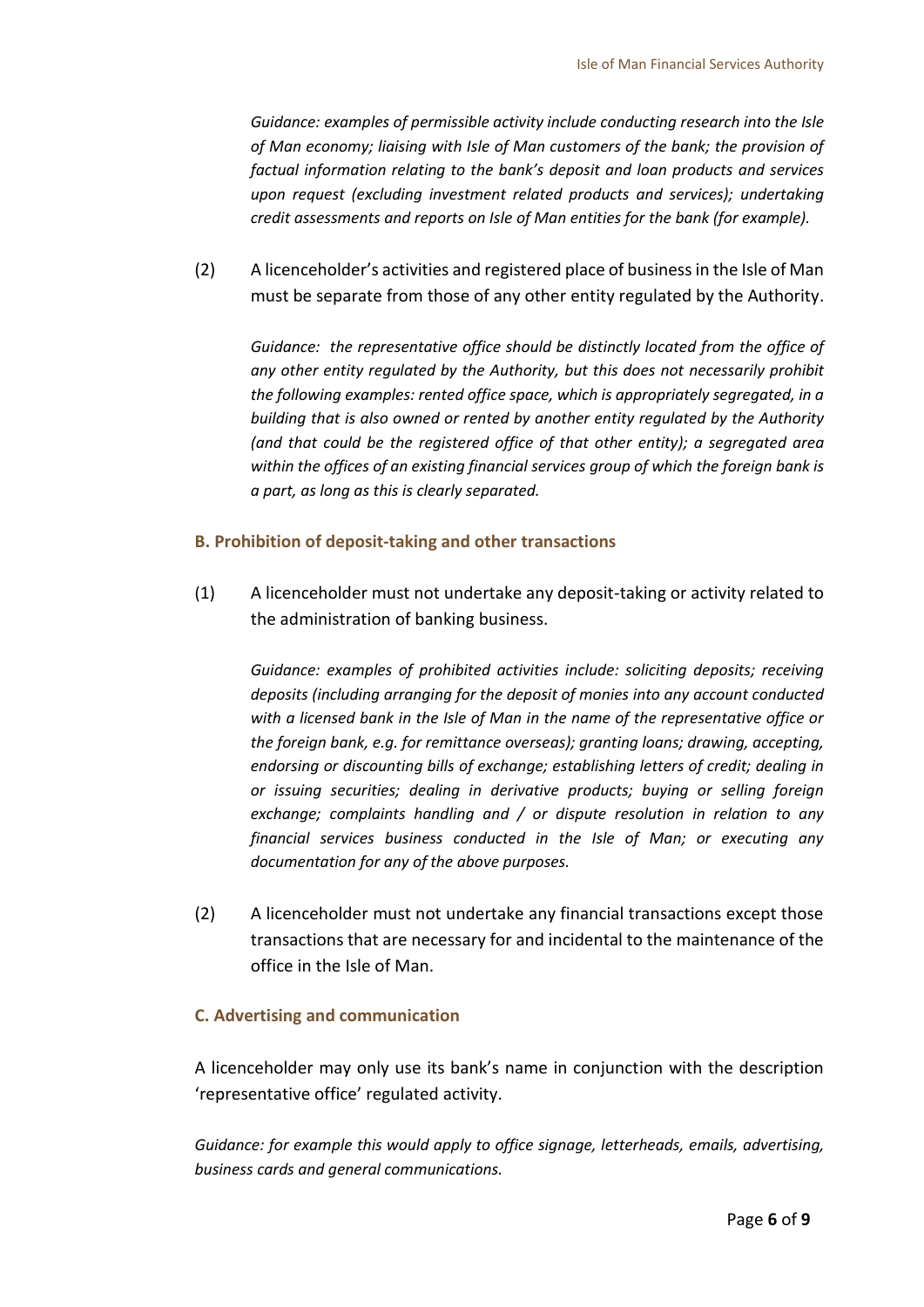#### **D. Compliance and co-operation**

- (1) A licenceholder must
	- (a) comply with all applicable regulatory requirements, and for this purpose the 'regulatory requirements' include the requirements of —

(i) the conditions of the licenceholder's licence;

(ii) any direction issued to the licenceholder under section 14 of the Financial Services Act 2008 ('the Act'); and

(iii) the following, so far as applicable to the licenceholder —

(A) any provision of the Act;

(B) the Anti-Money Laundering and Countering the Financing of Terrorism Code 2015, or any successor;

(C) any other relevant code of practice under section 157(1) of the Proceeds of Crime Act 2008 or section 68 of the Terrorism and Other Crime (Financial Restrictions) Act 2014;

(D) any other provision having effect under or by virtue of the Act;

(E) any statutory provision referred to in section 43 of the Act;

(F) any provision of the Payment Services Act 2015 and any provision having effect under or by virtue of that Act;

- (b) immediately inform the Authority in writing of any breach or alleged breach of a regulatory requirement; and
- (c) immediately inform the Authority in writing of any event which might reasonably be expected to result in the suspension or revocation of the licence.
- (2) A licenceholder must promptly provide the Authority with any information requested in relation to its operations.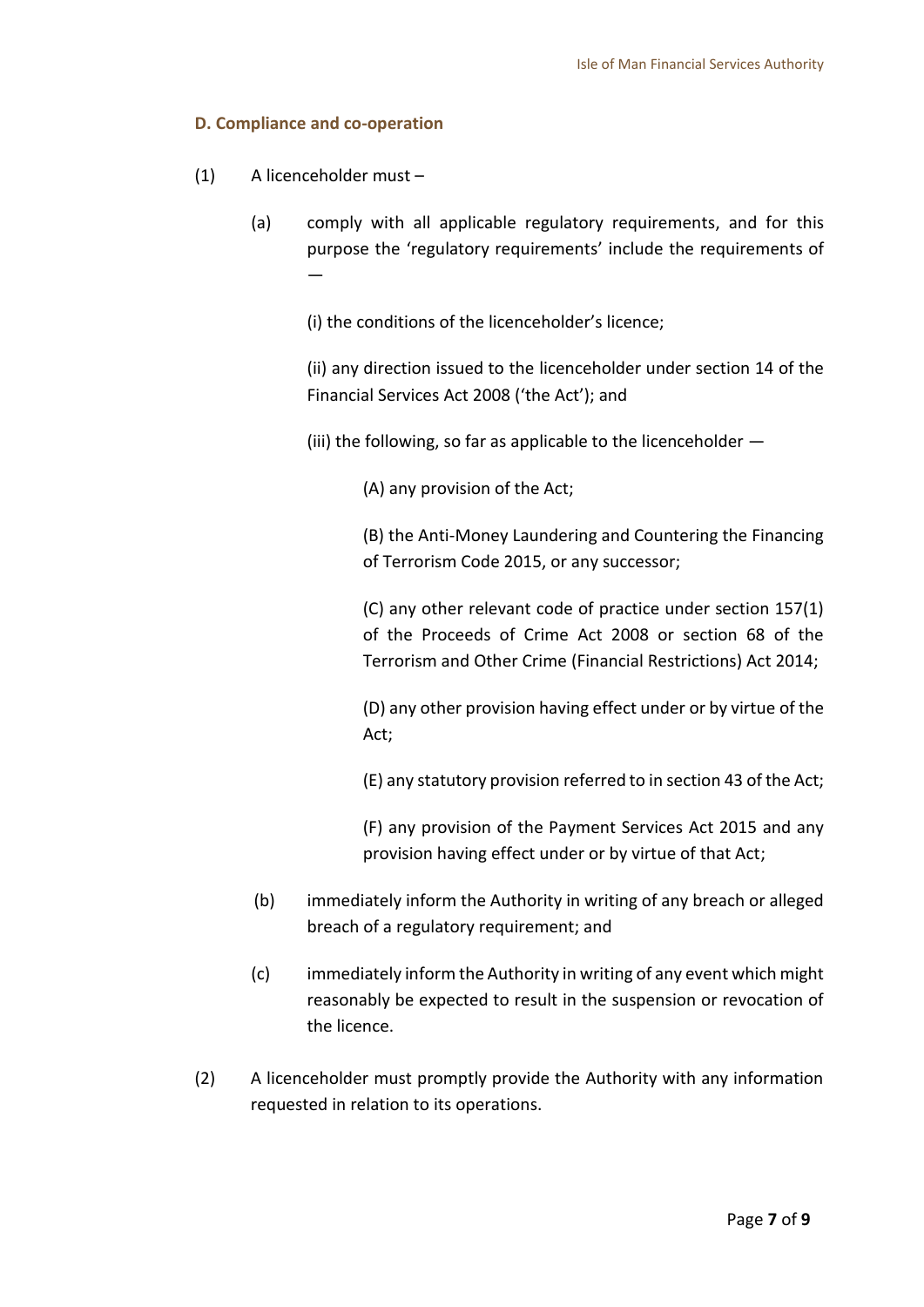#### **E. Main Representative**

- (1) A licenceholder must have a Main Representative who must
	- (a) be an employee of the licenceholder;
	- (b) be a key person; and
	- (b) not be an employee or director of any other entity regulated by the Authority.

*Guidance: the Main Representative should normally be resident in the Isle of Man.*

- (2) A licenceholder must notify the Authority
	- (a) at least 20 business days in advance of the appointment or intended appointment of a Main Representative;
	- (b) within 10 business days of the departure or intended departure from office of the Main Representative, giving reasons for his departure;
	- (c) at least 20 business days in advance of a change to the address and contact numbers of the place of business in the Isle of Man, or of its intention to close the representative office.

#### **F. Head Office monitoring**

- (1) A licenceholder's Head Office must submit to the Authority annually a statement, as specified by the Authority, confirming that the licenceholder is complying with its licence conditions. This statement must be signed by the officer in the licenceholder's Head Office to whom the Main Representative reports.
- (2) A licenceholder must notify the Authority in advance of any change in the arrangements for the Head Office's oversight of the licenceholder and confirm that the licenceholder's compliance with its licence conditions will not be adversely affected by the proposed changes.

## **G. Reporting**

(1) A licenceholder must submit to the Authority annually a copy of its audited financial statements (in English), within four months of the accounting year end.